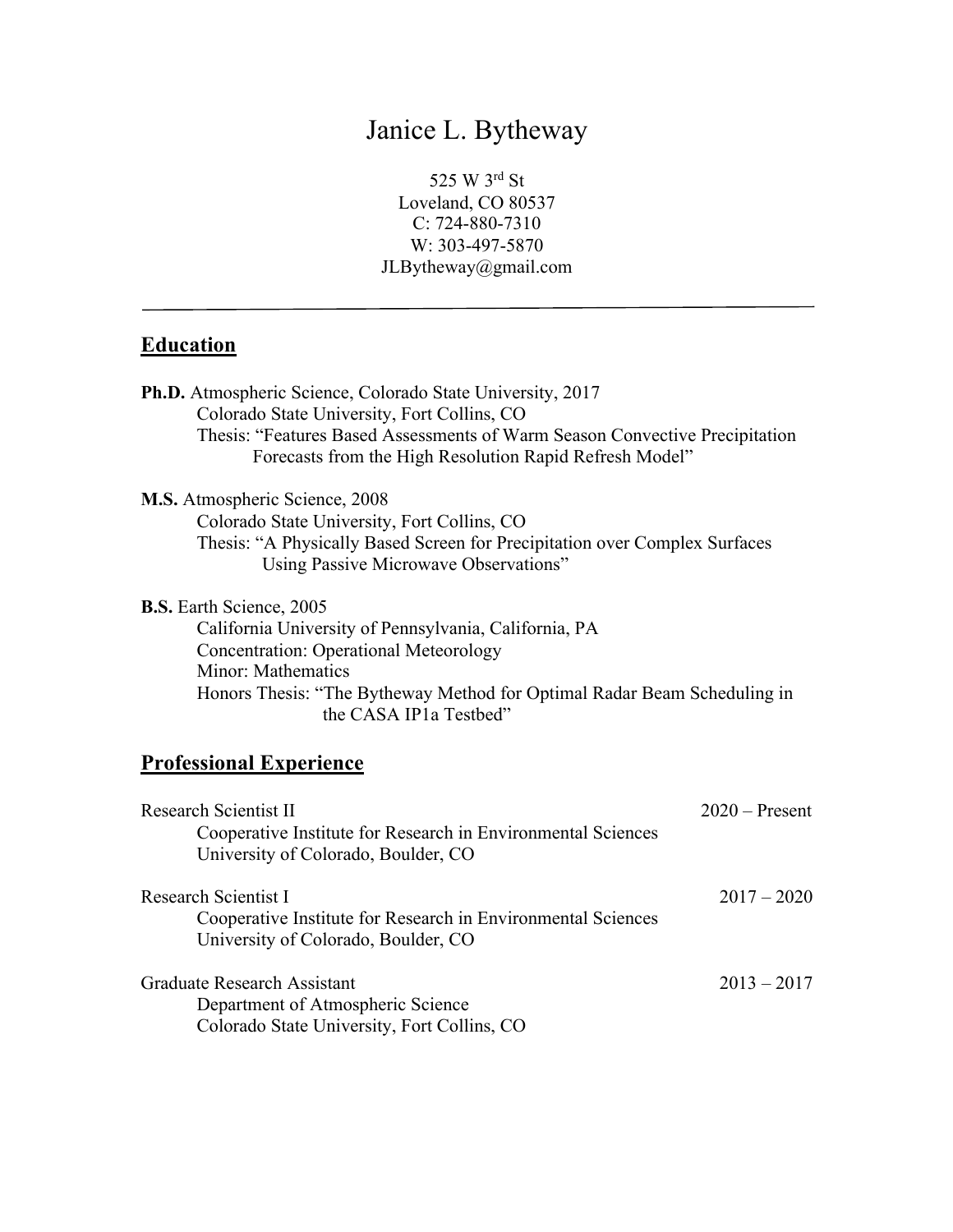| Research Associate<br>Department of Atmospheric Science, Colorado State University<br>and Science and Technology Corporation, METSAT Division<br>Fort Collins, CO                             | $2008 - 2012$              |
|-----------------------------------------------------------------------------------------------------------------------------------------------------------------------------------------------|----------------------------|
| Weather Observer<br>Colorado Climate Center, Fort Collins Weather Station<br>Colorado State University, Fort Collins, CO                                                                      | $2006 - 2016$              |
| Graduate Research Assistant<br>Department of Atmospheric Science<br>Colorado State University, Fort Collins, CO                                                                               | $2005 - 2008$              |
| <b>Teaching Assistant</b><br>Department of Atmospheric Science<br>Colorado State University, Fort Collins, CO<br>ATS350: Introduction to Weather and Climate<br>ATS622: Atmospheric Radiation | Spring 2007<br>Spring 2016 |

# **Relevant Skills**

Programming in Fortran, IDL and Python Processing data in a variety of formats (GRIB, HDF-EOS, Net-CDF) Accessing and using NOAA High Performance Computing Systems Using Microsoft Office Suite Using Windows, Mac, and Linux operating systems Collecting and recording atmospheric measurements Assisting in the mentoring of undergraduate research interns Presenting scientific information in written and oral formats

# **Publications**

**Bytheway, J. L.**, M. Hughes, K. Mahoney, and R. Cifelli, 2020: On the uncertainty of high resolution hourly quantitative precipitation estimates in California. *J. Hydrometeor*., 21, 865-879, doi:10.1175/JHM-D-19-0160.1.

**Bytheway, J. L**., M. Hughes, K. Mahoney, and R. Cifelli, 2019: A multiscale evaluation of multisensor quantitative precipitation estimates in the Russian River Basin. *J. Hydrometeor.,* **20**, 447-466, doi:10.1175/JHM-D-18-0142.1*.*

**Bytheway, J. L.**, and C. D. Kummerow, 2018: Consistency between convection allowing model output and passive microwave satellite observations. *J. Geophys. Res*., 123, doi:10.1002/2017JD027527.

Zhang, Y., M. Pan, J. Sheffield, A. L. Siemann, C. K. Fisher, M. Liang, H. E. Beck, N. Wanders, R. F. MacCracken, P. R. Houser, T. Zhou, D. P. Lettenmaier, R. T. Pinker, **J.**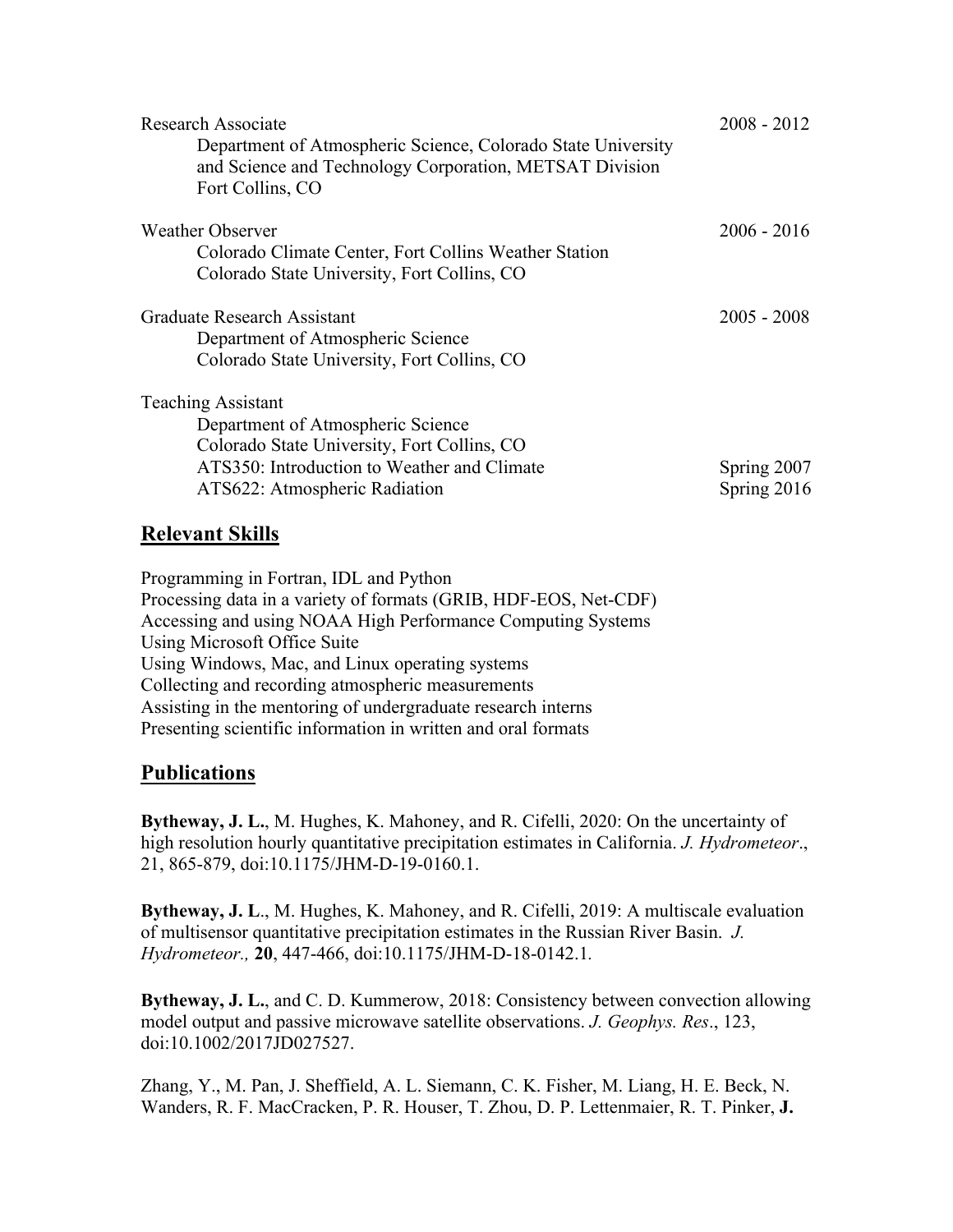**Bytheway,** C. D. Kummerow, and E. F. Wood, 2018: A Climate Data Record (CDR) for the global terrestrial water budget: 1984–2010, *Hydrol. Earth Syst. Sci*., **22**, 241-263, doi:10.5194/hess-22-241-2018.

**Bytheway, J. L.**, C. D. Kummerow, and C. Alexander, 2017: A Features-based assessment of the evolution of warm season precipitation forecasts from the HRRR model over three years of development. *Weather and Forecasting*, **32**, 1841-1856, doi:10.1175/WAF-D-17-0050.1.

**Bytheway, J. L.**, and C. D. Kummerow, 2015: Toward an object-based assessment of high-resolution forecasts of long-lived convective precipitation in the central US. *J. Adv. Model. Earth Syst.,* **07**, 1248-1264, doi:10.1002/2015MS000497-T

**Bytheway, J. L.**, and C. D. Kummerow, 2013: Inferring the uncertainty of satellite precipitation estimates in data-sparse regions over land. *J. Geophys. Res*., **118**, 9524– 9533, doi:10.1002/jgrd.50607.

Vonder Haar, T. H., **J. L. Bytheway**, and J. M. Forsythe, 2012: Weather and climate analyses using improved global water vapor observations. *Geophys. Res. Lett*., **39**, L15802, doi:10.1029/2012GL052094.

**Bytheway, J. L.**, and C. D. Kummerow, 2010: A physically based screen for precipitation over complex surfaces using passive microwave observations, *IEEE Trans. Geosci. Remote Sens.,* **48**, 299-313, doi:10.1109/TGRS.2009.2027434

#### **Conference Presentations**

Bytheway, J. L., M. Hughes, K. Mahoney, and R. Cifelli, 2019: Evaluating quantitative precipitation estimate uncertainty in complex terrain for use in quantitative precipitation forecast validation (poster). Presented at 2019 Fall Meeting of the American Geophysical Union, San Francisco, CA, December 9-13.

Bytheway, J. L., M. Hughes, K. Mahoney, and R. Cifelli, 2019: Evaluating quantitative precipitation estimate uncertainty in complex terrain for use in quantitative precipitation forecast validation. Presented at 2019 European Meteorological Society Annual Meeting, Copenhagen, Denmark, September 9-13.

Bytheway, J. L., K. Mahoney, M. Hughes, and R. Cifelli, 2018: Successes and failures of deterministic precipitation forecasts leading up to the 2017 Oroville Dam Crisis (poster). Presented at 2018 Fall Meeting of the American Geophysical Union, Washington, DC, December 10-14.

Bytheway, J. L., S. Biswas, R. Cifelli, and M. Hughes, 2017: The relative performance of high resolution quantitative precipitation estimates in the Russian River Basin (poster).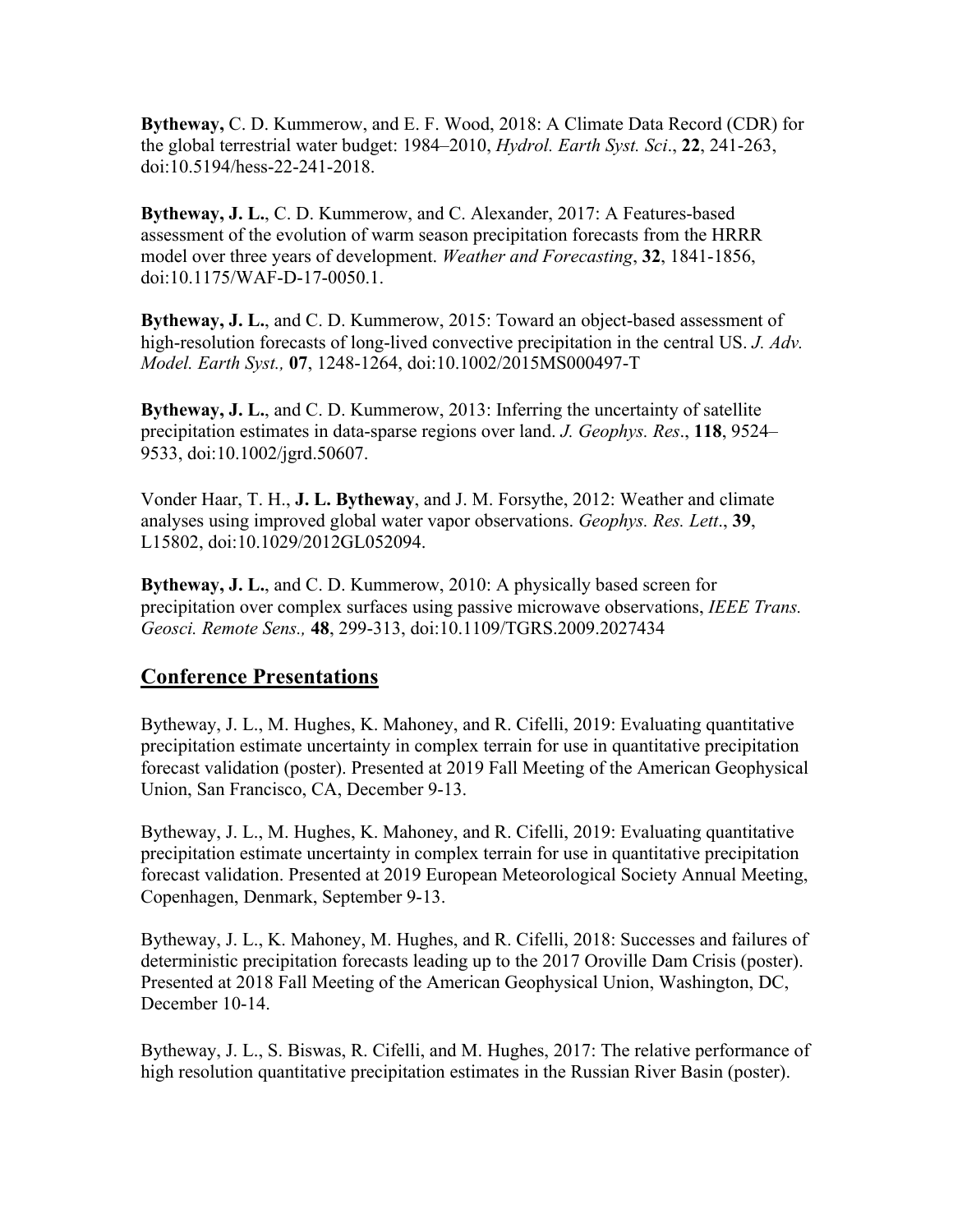Presented at 2017 Fall Meeting of the American Geophysical Union, New Orleans, LA, December 11-15.

Bytheway, J. L., and C. D. Kummerow, 2017: Evolution of HRRR warm season convective precipitation forecasts over three years of model development (poster). Presented at 2017 Annual Meeting of the American Meteorological Society, Seattle, WA, January 22-26.

Bytheway, J. L., 2016: American Meteorological Society: Connecting students at all levels with atmospheric science professionals. Invited presentation to visiting delegation from Chengdu University of Information Technology. Fort Collins, CO, August 1.

Bytheway, J. L., and C. D. Kummerow, 2015: An object-based assessment of the High Resolution Rapid Refresh Model over the western US. Abstract A21E-0193 presented at 2015 Fall Meeting of the American Geophysical Union, San Francisco, CA, December 14-18.

Bytheway, J. L. 2015: The data doesn't lie: Lessons from the creation of the NASA water vapor project dataset. Invited presentation to California University of Pennsylvania Earth Science Department, California, PA, October 23.

Bytheway, J. L., and C. D. Kummerow, 2015: Towards an object-oriented validation system for high-resolution NWP models. Invited presentation to National Center for Atmospheric Research (NCAR) Model Evaluation Toolkit (MET) group, January 14.

Bytheway, J. L., and C. D. Kummerow, 2014: Towards an object-oriented validation system for high-resolution NWP models. 7<sup>th</sup> Workshop of the International Precipitation Working Group (IPWG). Tsukuba, Japan, November 17-21.

Bytheway, J. L., and C. D. Kummerow, 2013: Inferring the Temporal Sampling Uncertainty of Overland Satellite Precipitation Estimates in Data-Sparse Regions. 27<sup>th</sup> AMS Conference on Hydrology. Austin, TX, January 5-10.

Bytheway, J. L., T. H. Vonder Haar, and J. M. Forsythe, 2013: Global and Regional Water Vapor Variability from the New NASA Water Vapor Project-MEaSUREs (NVAP-M) Dataset. 25th AMS Conference on Climate Variability and Change. Austin, TX, January 5-10.

Bytheway, J. L., J. M. Forsythe, and T. H. Vonder Haar, 2012: Construction of the New NASA Water Vapor Project –MEaSUREs (NVAP-M) Global Water Vapor Dataset. 18th AMS Conference on Satellite Meteorology, Oceanography and Climatology/First Joint AMS-Asia Satellite Meteorology Conference. New Orleans, LA, January 23-27.

Bytheway, J. L., T. H. Vonder Haar, and J. M. Forsythe, 2012: The New NVAP-M (NASA water vapor project – MEaSUREs) Global water vapor dataset. 24th AMS Conference on Climate Variability and Change. New Orleans, LA, January 23 – 27.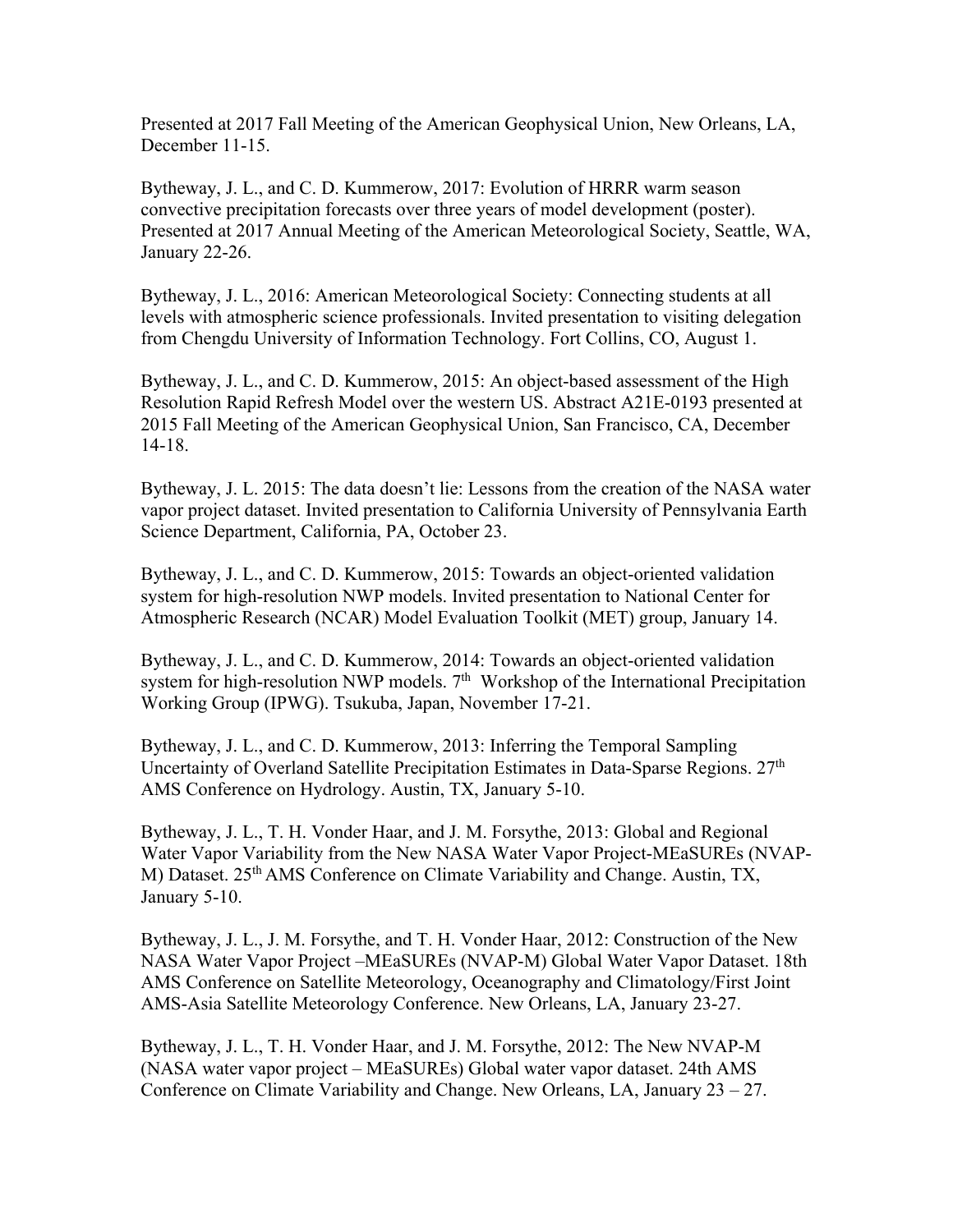Bytheway, J. L., J. M. Forsythe, and T. H. Vonder Haar, 2011: Construction and validation of the new NASA Water Vapor Project-MEaSUREs (NVAP-M) global water vapor dataset (poster). Proc. WCRP Open Science Conference, Denver, CO, October 24- 28.

Vonder Haar, T. H., J. L. Bytheway, and J. M. Forsythe, 2011: The new NVAP-M (NASA Water Vapor Project-MEaSUREs) global water vapor dataset (poster). Proc. WCRP Open Science Conference, Denver, CO, October 24-28.

Bytheway, J. L., C. D. Kummerow, T. H. Vonder Haar and J. Forsythe, 2011: The NASA NVAP-MEaSUREs 1987-2010 Global Water Vapor Data Set: Design Approach and Heritage Science. GEWEX/ESA DUE GlobVapour Workshop on Long Term Water Vapour Data Sets and Their Quality Assessment. Frascati, Italy, March 8-10.

Bytheway, J. L., J. M. Forsythe, and T. H. Vonder Haar, 2010: Integrating past and present: Satellite observations and the NVAP-M global water vapor dataset. Abstract A53G-03, AGU Fall Meeting, San Francisco, CA, December 13-17.

Bytheway, J. L., J. M. Forsythe, and T. H. Vonder Haar, 2009: Improvement of the NVAP global water vapor data set for climate, hydrological and weather studies (poster). Abstract IN43B-1146, AGU Fall Meeting, San Francisco, CA, December 14-18.

Forsythe, J. M., J.L. Bytheway, and T.H. Vonder Haar, 2009: The NVAP global water vapor climate data record: science results and plans for improvement and continuation. 16th AMS Conference on Satellite Meteorology and Oceanography. Phoenix, Arizona, January 11-15.

Bytheway, J. L., 2008: An empirical emissivity model for complex surfaces. Proc. 12<sup>th</sup> AMS Conference on IOAS-AOLS, New Orleans, January 20-24.

Vonder Haar, T. H., J. Forsythe, and J.L. Bytheway, 2008: Variability of water vapor observations on daily to decadal timescales from the global NVAP dataset (poster). AGU Chapman Conference on Atmospheric Water Vapor and Its Role in Climate, Kailua-Kona, Hawaii, October 20–24.

#### **Professional Affiliations**

Earth Science Women's Network (ESWN) 2019- present Association for Women in Science (AWIS) 2019- present American Meteorological Society (AMS), 2004 – present American Geophysical Union (AGU), 2008 – present National Weather Association (NWA) 2003 – 2006 Sigma Gamma Epsilon National Honor Society for the Earth Sciences, inducted 2004